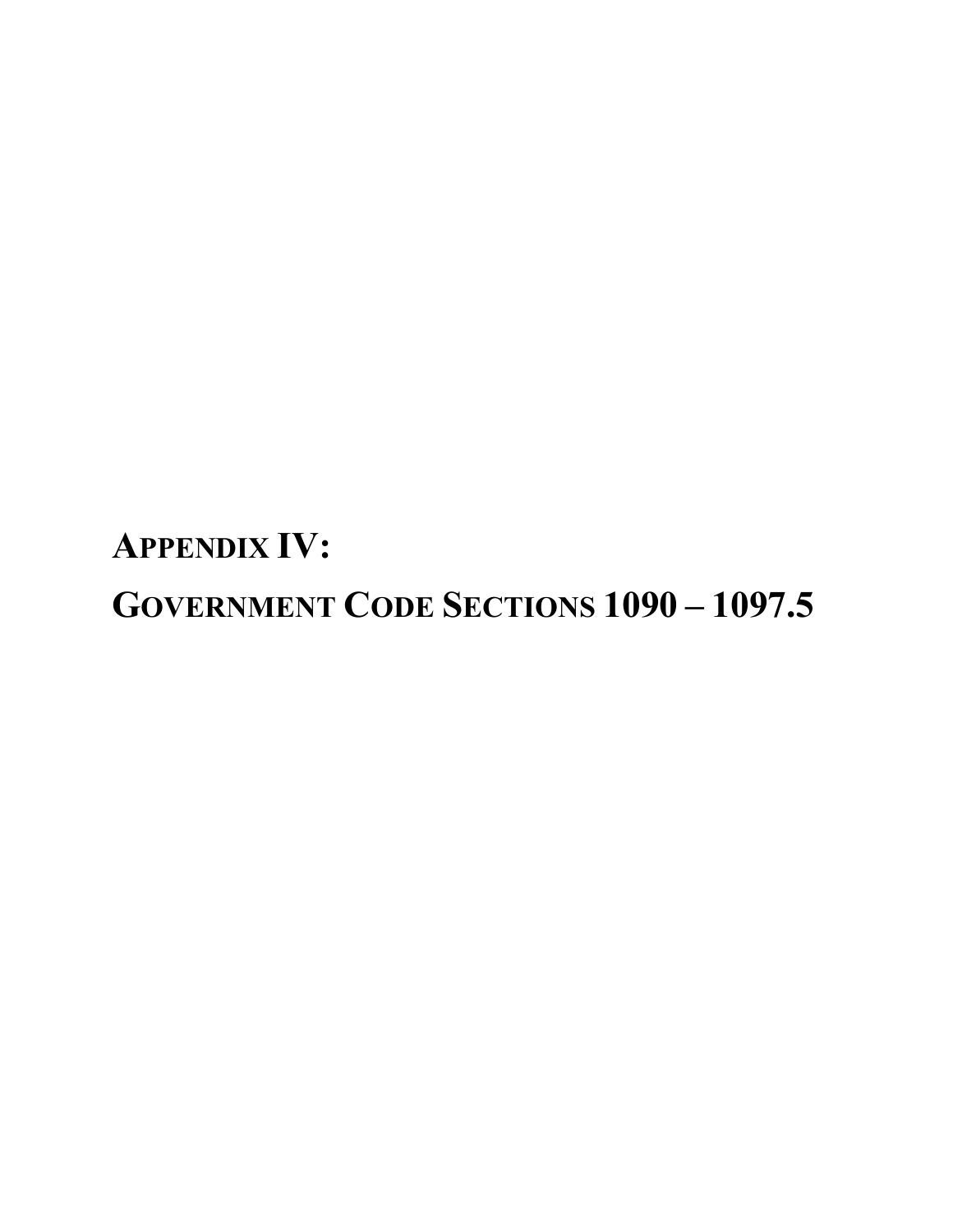# **§ [1090.](javascript:submitCodesValues()**

(a) Members of the Legislature, state, county, district, judicial district, and city officers or employees shall not be financially interested in any contract made by them in their official capacity, or by any body or board of which they are members. Nor shall state, county, district, judicial district, and city officers or employees be purchasers at any sale or vendors at any purchase made by them in their official capacity.

(b) An individual shall not aid or abet a Member of the Legislature or a state, county, district, judicial district, or city officer or employee in violating subdivision (a).

(c) As used in this article, "district" means any agency of the state formed pursuant to general law or special act, for the local performance of governmental or proprietary functions within limited boundaries.

*(Amended by Stats. 2014, Ch. 483, Sec. 1. (SB 952) Effective January 1, 2015.)*

## **§ [1090.1.](javascript:submitCodesValues()**

No officer or employee of the State nor any Member of the Legislature shall accept any commission for the placement of insurance on behalf of the State.

*(Added by Stats. 1957, Ch. 812.)*

#### **§ [1091.](javascript:submitCodesValues()**

(a) An officer shall not be deemed to be interested in a contract entered into by a body or board of which the officer is a member within the meaning of this article if the officer has only a remote interest in the contract and if the fact of that interest is disclosed to the body or board of which the officer is a member and noted in its official records, and thereafter the body or board authorizes, approves, or ratifies the contract in good faith by a vote of its membership sufficient for the purpose without counting the vote or votes of the officer or member with the remote interest.

(b) As used in this article, "remote interest" means any of the following:

(1) That of an officer or employee of a nonprofit entity exempt from taxation pursuant to Section 501(c)(3) of the Internal Revenue Code (26 U.S.C. Sec.  $501(c)(3)$ , pursuant to Section  $501(c)(5)$  of the Internal Revenue Code (26 U.S.C. Sec. 501(c)(5)), or a nonprofit corporation, except as provided in paragraph (8) of subdivision (a) of Section 1091.5.

(2) That of an employee or agent of the contracting party, if the contracting party has 10 or more other employees and if the officer was an employee or agent of that contracting party for at least three years prior to the officer initially accepting his or her office and the officer owns less than 3 percent of the shares of stock of the contracting party; and the employee or agent is not an officer or director of the contracting party and did not directly participate in formulating the bid of the contracting party.

For purposes of this paragraph, time of employment with the contracting party by the officer shall be counted in computing the three-year period specified in this paragraph even though the contracting party has been converted from one form of business organization to a different form of business organization within three years of the initial taking of office by the officer. Time of employment in that case shall be counted only if, after the transfer or change in organization, the real or ultimate ownership of the contracting party is the same or substantially similar to that which existed before the transfer or change in organization. For purposes of this paragraph, stockholders, bondholders, partners, or other persons holding an interest in the contracting party are regarded as having the "real or ultimate ownership" of the contracting party.

(3) That of an employee or agent of the contracting party, if all of the following conditions are met:

(A) The agency of which the person is an officer is a local public agency located in a county with a population of less than 4,000,000.

(B) The contract is competitively bid and is not for personal services.

(C) The employee or agent is not in a primary management capacity with the contracting party, is not an officer or director of the contracting party, and holds no ownership interest in the contracting party.

(D) The contracting party has 10 or more other employees.

(E) The employee or agent did not directly participate in formulating the bid of the contracting party.

(F) The contracting party is the lowest responsible **bidder** 

(4) That of a parent in the earnings of his or her minor child for personal services.

(5) That of a landlord or tenant of the contracting party.

(6) That of an attorney of the contracting party or that of an owner, officer, employee, or agent of a firm that renders, or has rendered, service to the contracting party in the capacity of stockbroker, insurance agent, insurance broker, real estate agent, or real estate broker, if these individuals have not received and will not receive remuneration, consideration, or a commission as a result of the contract and if these individuals have an ownership interest of 10 percent or more in the law practice or firm, stock brokerage firm, insurance firm, or real estate firm.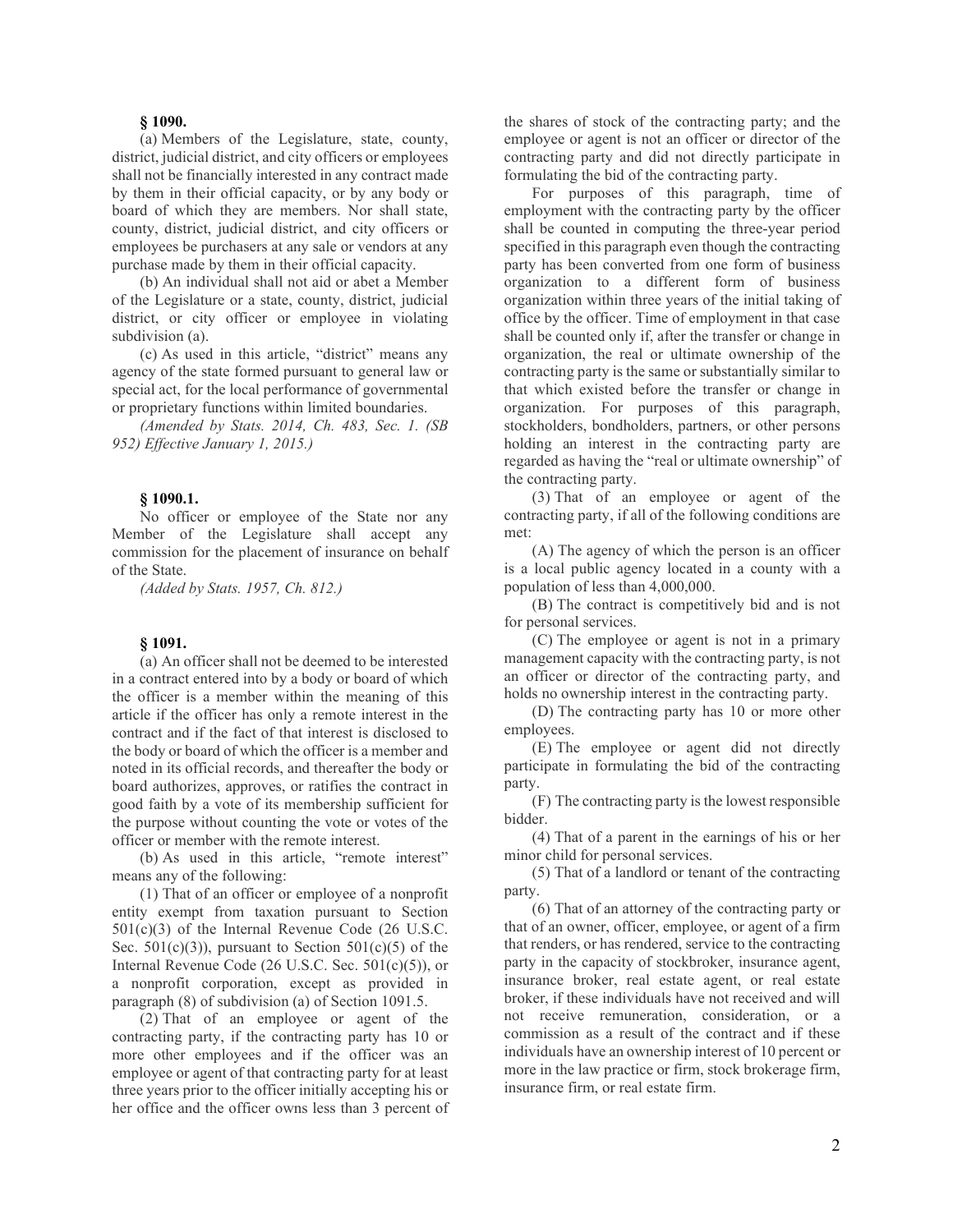(7) That of a member of a nonprofit corporation formed under the Food and Agricultural Code or a nonprofit corporation formed under the Corporations Code for the sole purpose of engaging in the merchandising of agricultural products or the supplying of water.

(8) That of a supplier of goods or services when those goods or services have been supplied to the contracting party by the officer for at least five years prior to his or her election or appointment to office.

(9) That of a person subject to the provisions of Section 1090 in any contract or agreement entered into pursuant to the provisions of the California Land Conservation Act of 1965.

(10) Except as provided in subdivision (b) of Section 1091.5, that of a director of, or a person having an ownership interest of, 10 percent or more in a bank, bank holding company, or savings and loan association with which a party to the contract has a relationship of borrower or depositor, debtor or creditor.

(11) That of an engineer, geologist, architect, or planner employed by a consulting engineering, architectural, or planning firm. This paragraph applies only to an employee of a consulting firm who does not serve in a primary management capacity, and does not apply to an officer or director of a consulting firm.

(12) That of an elected officer otherwise subject to Section 1090, in any housing assistance payment contract entered into pursuant to Section 8 of the United States Housing Act of 1937 (42 U.S.C. Sec. 1437f) as amended, provided that the housing assistance payment contract was in existence before Section 1090 became applicable to the officer and will be renewed or extended only as to the existing tenant, or, in a jurisdiction in which the rental vacancy rate is less than 5 percent, as to new tenants in a unit previously under a Section 8 contract. This section applies to any person who became a public official on or after November 1, 1986.

(13) That of a person receiving salary, per diem, or reimbursement for expenses from a government entity.

(14) That of a person owning less than 3 percent of the shares of a contracting party that is a for-profit corporation, provided that the ownership of the shares derived from the person's employment with that corporation.

(15) That of a party to litigation involving the body or board of which the officer is a member in connection with an agreement in which all of the following apply:

(A) The agreement is entered into as part of a settlement of litigation in which the body or board is represented by legal counsel.

(B) After a review of the merits of the agreement and other relevant facts and circumstances, a court of competent jurisdiction finds that the agreement serves the public interest.

(C) The interested member has recused himself or herself from all participation, direct or indirect, in the making of the agreement on behalf of the body or board.

(16) That of a person who is an officer or employee of an investor-owned utility that is regulated by the Public Utilities Commission with respect to a contract between the investor-owned utility and a state, county, district, judicial district, or city body or board of which the person is a member, if the contract requires the investor-owned utility to provide energy efficiency rebates or other type of program to encourage energy efficiency that benefits the public when all of the following apply:

(A) The contract is funded by utility consumers pursuant to regulations of the Public Utilities Commission.

(B) The contract provides no individual benefit to the person that is not also provided to the public, and the investor-owned utility receives no direct financial profit from the contract.

(C) The person has recused himself or herself from all participation in making the contract on behalf of the state, county, district, judicial district, or city body or board of which he or she is a member.

(D) The contract implements a program authorized by the Public Utilities Commission.

(17) That of an owner or partner of a firm serving as an appointed member of an unelected board or commission of the contracting agency if the owner or partner recuses himself or herself from providing any advice to the contracting agency regarding the contract between the firm and the contracting agency and from all participation in reviewing a project that results from that contract.

(c) This section is not applicable to any officer interested in a contract who influences or attempts to influence another member of the body or board of which he or she is a member to enter into the contract.

(d) The willful failure of an officer to disclose the fact of his or her interest in a contract pursuant to this section is punishable as provided in Section 1097. That violation does not void the contract unless the contracting party had knowledge of the fact of the remote interest of the officer at the time the contract was executed.

*(Amended by Stats. 2015, Ch. 495, Sec. 1. (SB 704) Effective January 1, 2016.)*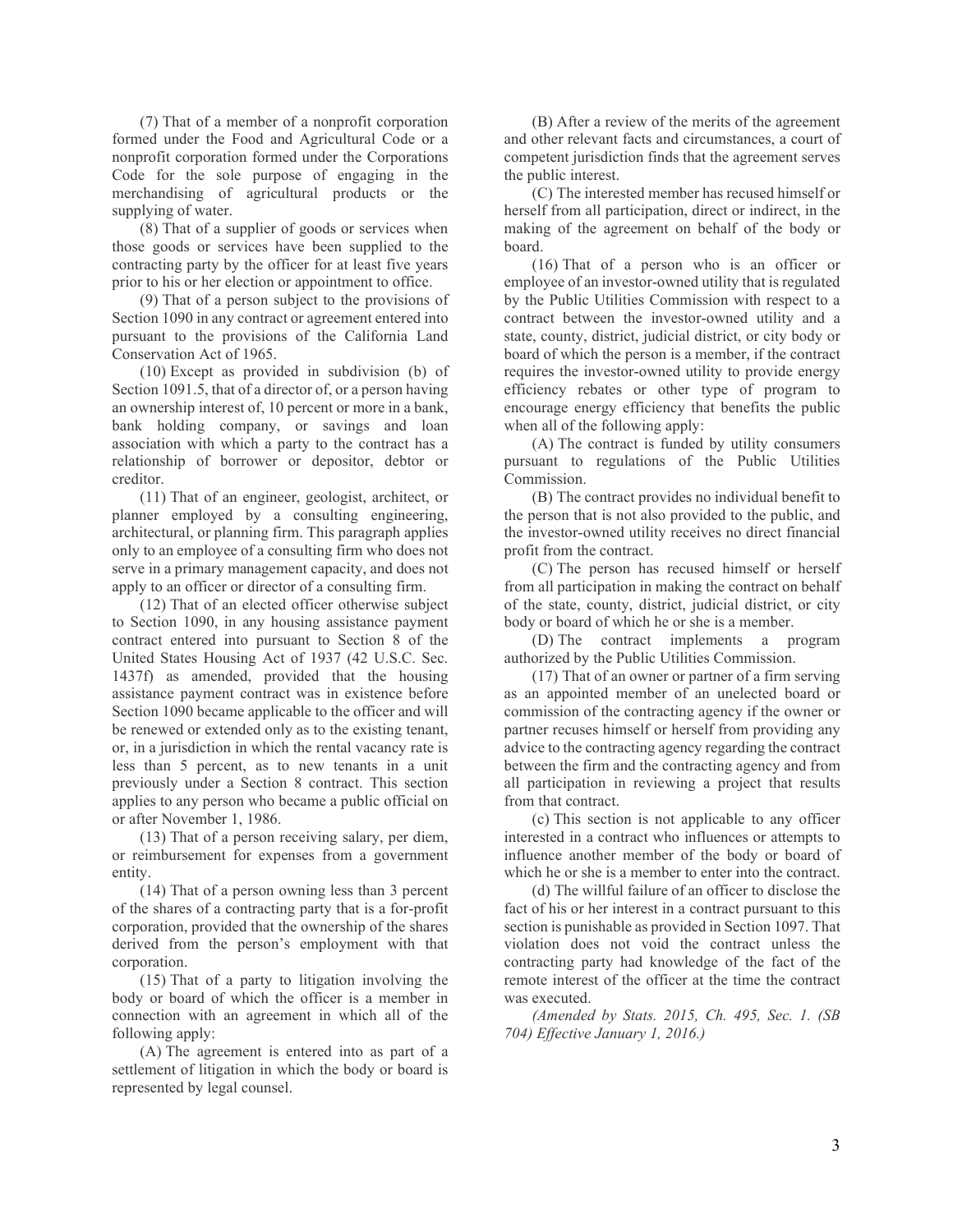# **§ [1091.1.](javascript:submitCodesValues()**

The prohibition against an interest in contracts provided by this article or any other provision of law shall not be deemed to prohibit any public officer or member of any public board or commission from subdividing lands owned by him or in which he has an interest and which subdivision of lands is effected under the provisions of Division 2 (commencing with Section 66410) of Title 7 of the Government Code or any local ordinance concerning subdivisions; provided, that (a) said officer or member of such board or commission shall first fully disclose the nature of his interest in any such lands to the legislative body having jurisdiction over the subdivision thereof, and (b) said officer or member of such board or commission shall not cast his vote upon any matter or contract concerning said subdivision in any manner whatever.

*(Amended by Stats. 1975, Ch. 24.)*

#### **§ [1091.2.](javascript:submitCodesValues()**

Section 1090 shall not apply to any contract or grant made by local workforce investment boards created pursuant to the federal Workforce Investment Act of 1998 except where both of the following conditions are met:

(a) The contract or grant directly relates to services to be provided by any member of a local workforce investment board or the entity the member represents or financially benefits the member or the entity he or she represents.

(b) The member fails to recuse himself or herself from making, participating in making, or in any way attempting to use his or her official position to influence a decision on the grant or grants.

*(Amended by Stats. 2000, Ch. 108, Sec. 3. Effective July 10, 2000.)*

# **§ [1091.3.](javascript:submitCodesValues()**

Section 1090 shall not apply to any contract or grant made by a county children and families commission created pursuant to the California Children and Families Act of 1998 (Division 108 (commencing with Section 130100) of the Health and Safety Code), except where both of the following conditions are met:

(a) The contract or grant directly relates to services to be provided by any member of a county children and families commission or the entity the member represents or financially benefits the member or the entity he or she represents.

(b) The member fails to recuse himself or herself from making, participating in making, or in any way attempting to use his or her official position to influence a decision on the grant or grants.

*(Amended by Stats. 2002, Ch. 664, Sec. 88. Effective January 1, 2003.)*

## **§ [1091.4.](javascript:submitCodesValues()**

(a) As used in Section 1091, "remote interest" also includes a person who has a financial interest in a contract, if all of the following conditions are met:

(1) The agency of which the person is a board member is a special district serving a population of less than 5,000 that is a landowner voter district, as defined in Section 56050, that does not distribute water for any domestic use.

(2) The contract is for either of the following:

(A) The maintenance or repair of the district's property or facilities provided that the need for maintenance or repair services has been widely advertised. The contract will result in materially less expense to the district than the expense that would have resulted under reasonably available alternatives and review of those alternatives is documented in records available for public inspection.

(B) The acquisition of property that the governing board of the district has determined is necessary for the district to carry out its functions at a price not exceeding the value of the property, as determined in a record available for public inspection by an appraiser who is a member of a recognized organization of appraisers.

(3) The person did not participate in the formulation of the contract on behalf of the district.

(4) At a public meeting, the governing body of the district, after review of written documentation, determines that the property acquisition or maintenance and repair services cannot otherwise be obtained at a reasonable price and that the contract is in the best interests of the district, and adopts a resolution stating why the contract is necessary and in the best interests of the district.

(b) If a party to any proceeding challenges any fact or matter required by paragraph  $(2)$ ,  $(3)$ , or  $(4)$  of subdivision (a) to qualify as a remote interest under subdivision (a), the district shall bear the burden of proving this fact or matter.

*(Amended by Stats. 2004, Ch. 183, Sec. 132. Effective January 1, 2005.)*

## **§ [1091.5.](javascript:submitCodesValues()**

(a) An officer or employee shall not be deemed to be interested in a contract if his or her interest is any of the following:

(1) The ownership of less than 3 percent of the shares of a corporation for profit, provided that the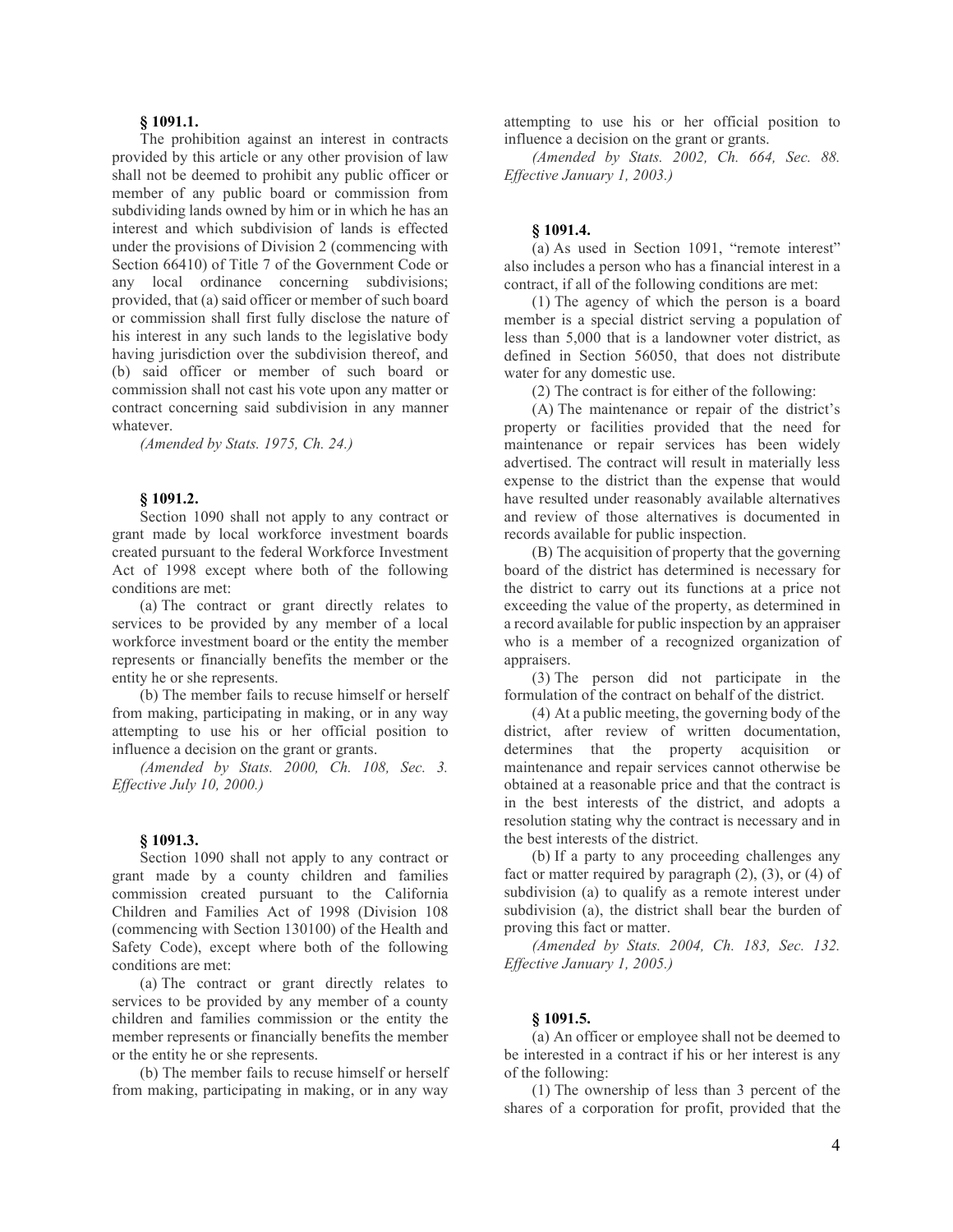total annual income to him or her from dividends, including the value of stock dividends, from the corporation does not exceed 5 percent of his or her total annual income, and any other payments made to him or her by the corporation do not exceed 5 percent of his or her total annual income.

(2) That of an officer in being reimbursed for his or her actual and necessary expenses incurred in the performance of official duties.

(3) That of a recipient of public services generally provided by the public body or board of which he or she is a member, on the same terms and conditions as if he or she were not a member of the body or board.

(4) That of a landlord or tenant of the contracting party if the contracting party is the federal government or any federal department or agency, this state or an adjoining state, any department or agency of this state or an adjoining state, any county or city of this state or an adjoining state, or any public corporation or special, judicial, or other public district of this state or an adjoining state unless the subject matter of the contract is the property in which the officer or employee has the interest as landlord or tenant in which event his or her interest shall be deemed a remote interest within the meaning of, and subject to, the provisions of Section 1091.

(5) That of a tenant in a public housing authority created pursuant to Part 2 (commencing with Section 34200) of Division 24 of the Health and Safety Code in which he or she serves as a member of the board of commissioners of the authority or of a community development commission created pursuant to Part 1.7 (commencing with Section 34100) of Division 24 of the Health and Safety Code.

(6) That of a spouse of an officer or employee of a public agency in his or her spouse's employment or officeholding if his or her spouse's employment or officeholding has existed for at least one year prior to his or her election or appointment.

(7) That of a nonsalaried member of a nonprofit corporation, provided that this interest is disclosed to the body or board at the time of the first consideration of the contract, and provided further that this interest is noted in its official records.

(8) That of a noncompensated officer of a nonprofit, tax-exempt corporation, which, as one of its primary purposes, supports the functions of the body or board or to which the body or board has a legal obligation to give particular consideration, and provided further that this interest is noted in its official records.

For purposes of this paragraph, an officer is "noncompensated" even though he or she receives reimbursement from the nonprofit, tax-exempt corporation for necessary travel and other actual expenses incurred in performing the duties of his or her office.

(9) That of a person receiving salary, per diem, or reimbursement for expenses from a government entity, unless the contract directly involves the department of the government entity that employs the officer or employee, provided that the interest is disclosed to the body or board at the time of consideration of the contract, and provided further that the interest is noted in its official record.

(10) That of an attorney of the contracting party or that of an owner, officer, employee, or agent of a firm which renders, or has rendered, service to the contracting party in the capacity of stockbroker, insurance agent, insurance broker, real estate agent, or real estate broker, if these individuals have not received and will not receive remuneration, consideration, or a commission as a result of the contract and if these individuals have an ownership interest of less than 10 percent in the law practice or firm, stock brokerage firm, insurance firm, or real estate firm.

(11) Except as provided in subdivision (b), that of an officer or employee of, or a person having less than a 10-percent ownership interest in, a bank, bank holding company, or savings and loan association with which a party to the contract has a relationship of borrower, depositor, debtor, or creditor.

 $(12)$  That of  $(A)$  a bona fide nonprofit, tax-exempt corporation having among its primary purposes the conservation, preservation, or restoration of park and natural lands or historical resources for public benefit, which corporation enters into an agreement with a public agency to provide services related to park and natural lands or historical resources and which services are found by the public agency, prior to entering into the agreement or as part of the agreement, to be necessary to the public interest to plan for, acquire, protect, conserve, improve, or restore park and natural lands or historical resources for public purposes and (B) any officer, director, or employee acting pursuant to the agreement on behalf of the nonprofit corporation. For purposes of this paragraph, "agreement" includes contracts and grants, and "park," "natural lands," and "historical resources" shall have the meanings set forth in subdivisions (d), (g), and (i) of Section 5902 of the Public Resources Code. Services to be provided to the public agency may include those studies and related services, acquisitions of property and property interests, and any activities related to those studies and acquisitions necessary for the conservation, preservation, improvement, or restoration of park and natural lands or historical resources.

(13) That of an officer, employee, or member of the Board of Directors of the California Housing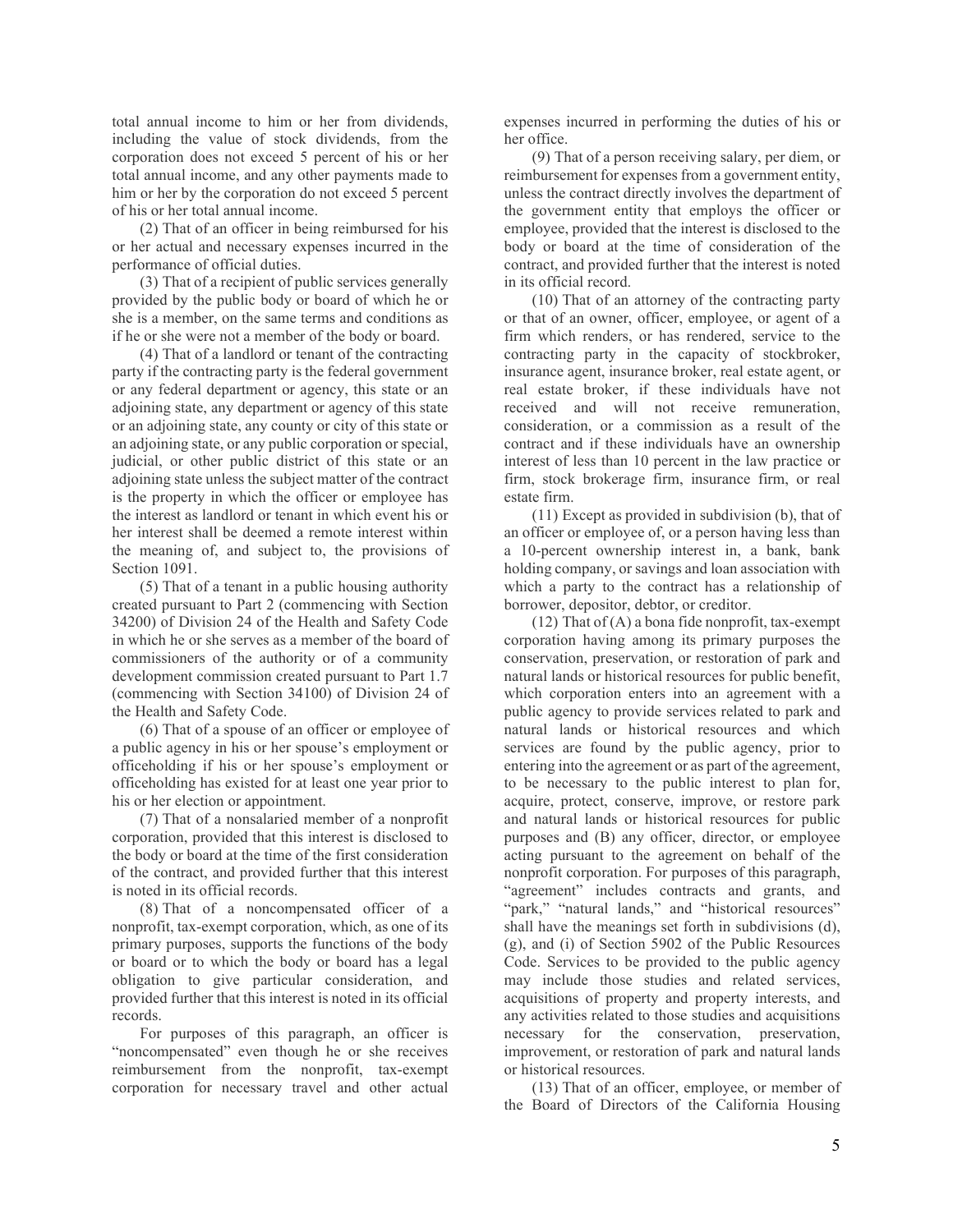Finance Agency with respect to a loan product or programs if the officer, employee, or member participated in the planning, discussions, development, or approval of the loan product or program and both of the following two conditions exist:

(A) The loan product or program is or may be originated by any lender approved by the agency.

(B) The loan product or program is generally available to qualifying borrowers on terms and conditions that are substantially the same for all qualifying borrowers at the time the loan is made.

(14) That of a party to a contract for public services entered into by a special district that requires a person to be a landowner or a representative of a landowner to serve on the board of which the officer or employee is a member, on the same terms and conditions as if he or she were not a member of the body or board. For purposes of this paragraph, "public services" includes the powers and purposes generally provided pursuant to provisions of the Water Code relating to irrigation districts, California water districts, water storage districts, or reclamation districts.

(b) An officer or employee shall not be deemed to be interested in a contract made pursuant to competitive bidding under a procedure established by law if his or her sole interest is that of an officer, director, or employee of a bank or savings and loan association with which a party to the contract has the relationship of borrower or depositor, debtor or creditor.

*(Amended by Stats. 2013, Ch. 650, Sec. 1. (AB 1090) Effective January 1, 2014.)*

### **§ [1091.6.](javascript:submitCodesValues()**

An officer who is also a member of the governing body of an organization that has an interest in, or to which the public agency may transfer an interest in, property that the public agency may acquire by eminent domain shall not vote on any matter affecting that organization.

*(Added by Stats. 2006, Ch. 594, Sec. 9. Effective January 1, 2007.)*

## **§ [1092.](javascript:submitCodesValues()**

(a) Every contract made in violation of any of the provisions of Section 1090 may be avoided at the instance of any party except the officer interested therein. No such contract may be avoided because of the interest of an officer therein unless the contract is made in the official capacity of the officer, or by a board or body of which he or she is a member.

(b) An action under this section shall be commenced within four years after the plaintiff has discovered, or in the exercise of reasonable care should have discovered, a violation described in subdivision (a).

*(Amended by Stats. 2007, Ch. 68, Sec. 1. Effective January 1, 2008.)*

### **§ [1092.5.](javascript:submitCodesValues()**

Notwithstanding Section 1092, no lease or purchase of, or encumbrance on, real property may be avoided, under the terms of Section 1092, in derogation of the interest of a good faith lessee, purchaser, or encumbrancer where the lessee, purchaser, or encumbrancer paid value and acquired the interest without actual knowledge of a violation of any of the provisions of Section 1090.

*(Added by Stats. 1981, Ch. 66, Sec. 1.)*

#### **§ [1093.](javascript:submitCodesValues()**

(a) The Treasurer and Controller, county and city officers, and their deputies and clerks shall not purchase or sell, or in any manner receive for their own or any other person's use or benefit any state, county or city warrants, scrip, orders, demands, claims, or other evidences of indebtedness against the state, or any county or city thereof.

(b) An individual shall not aid or abet the Treasurer, Controller, a county or city officer, or their deputy or clerk in violating subdivision (a).

(c) This section shall not apply to evidences of indebtedness issued to or held by an officer, deputy, or clerk for services rendered by them, nor to evidences of the funded indebtedness of the state, county, or city.

*(Amended by Stats. 2014, Ch. 483, Sec. 2. (SB 952) Effective January 1, 2015.)*

#### **§ [1094.](javascript:submitCodesValues()**

Every officer whose duty it is to audit and allow the accounts of other state, county, or city officers shall, before allowing such accounts, require each of such officers to make and file with him an affidavit or certificate under penalty of perjury that he has not violated any of the provisions of this article, and any individual who wilfully makes and subscribes such certificate to an account which he knows to be false as to any material matter shall be guilty of a felony and upon conviction thereof shall be subject to the penalties prescribed for perjury by the Penal Code of this State.

*(Amended by Stats. 1951, Ch. 385.)*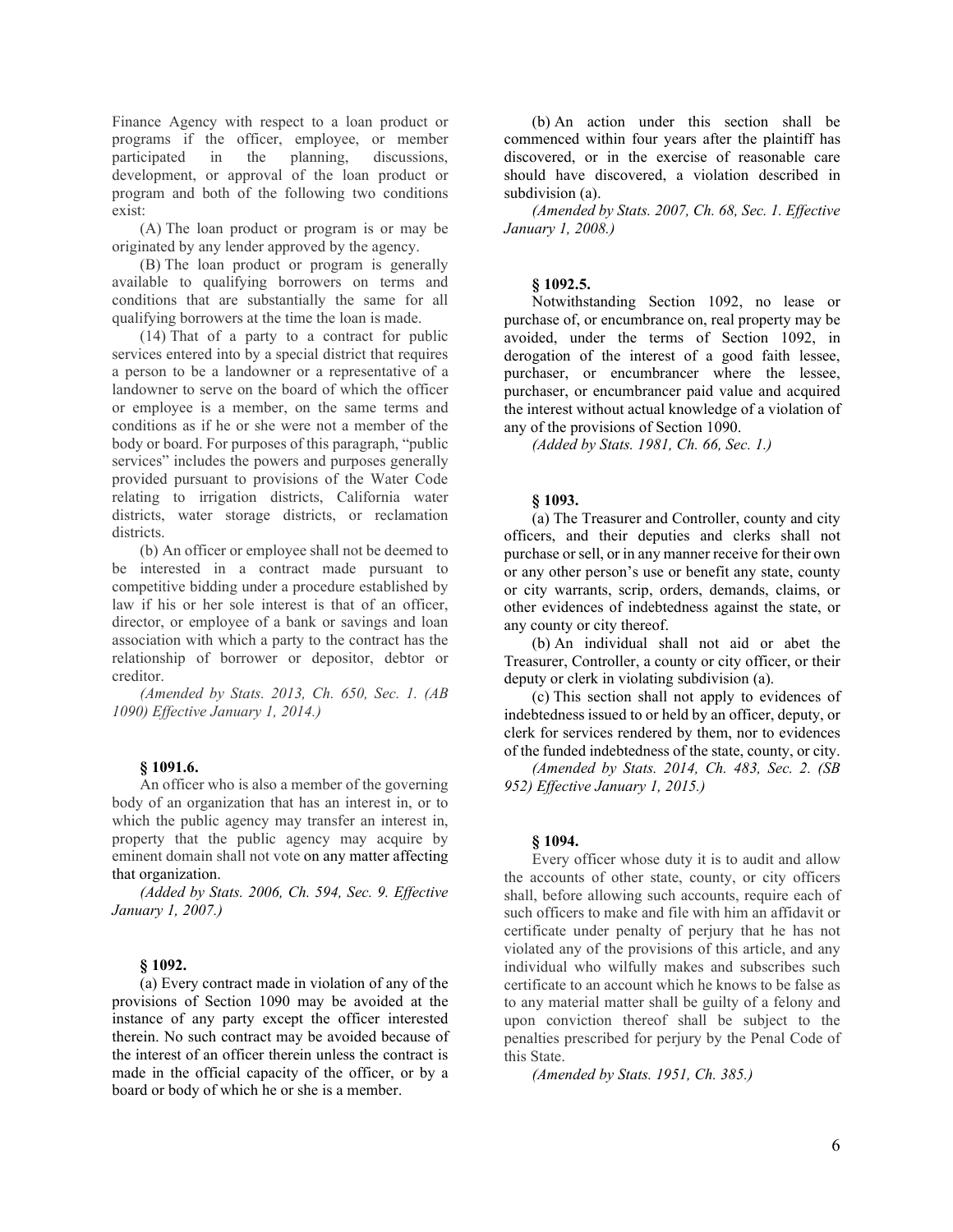## **§ [1095.](javascript:submitCodesValues()**

Officers charged with the disbursement of public moneys shall not pay any warrant or other evidence of indebtedness against the State, county, or city when it has been purchased, sold, received, or transferred contrary to any of the provisions of this article.

*(Enacted by Stats. 1943, Ch. 134.)*

## **§ [1096.](javascript:submitCodesValues()**

Upon the officer charged with the disbursement of public moneys being informed by affidavit that any officer, whose account is about to be settled, audited, or paid by him, has violated any of the provisions of this article, the disbursing officer shall suspend such settlement or payment, and cause the district attorney to prosecute the officer for such violation. If judgment is rendered for the defendant upon such prosecution, the disbursing officer may proceed to settle, audit, or pay the account as if no affidavit had been filed.

*(Enacted by Stats. 1943, Ch. 134.)*

#### **§ [1097.](javascript:submitCodesValues()**

(a) Every officer or person prohibited by the laws of this state from making or being interested in contracts, or from becoming a vendor or purchaser at sales, or from purchasing scrip or other evidences of indebtedness, including any member of the governing board of a school district, who willfully violates any of the provisions of those laws, is punishable by a fine of not more than one thousand dollars (\$1,000), or by imprisonment in the state prison, and is forever disqualified from holding any office in this state.

(b) An individual who willfully aids or abets an officer or person in violating a prohibition by the laws of this state from making or being interested in contracts, or from becoming a vendor or purchaser at sales, or from purchasing scrip, or other evidences of indebtedness, including any member of the governing board of a school district, is punishable by a fine of not more than one thousand dollars (\$1,000), or by imprisonment in the state prison, and is forever disqualified from holding any office in this state.

*(Amended by Stats. 2014, Ch. 483, Sec. 3. (SB 952) Effective January 1, 2015.)*

## **§ [1097.1.](javascript:submitCodesValues()**

(a) The Commission shall have the jurisdiction to commence an administrative action, or a civil action, as set forth within the limitations of this section and Sections 1097.2, 1097.3, 1097.4, and 1097.5, against an officer or person prohibited by Section 1090 from making or being interested in contracts, or from becoming a vendor or purchaser at sales, or from purchasing scrip, or other evidences of indebtedness, including any member of the governing board of a school district, who violates any provision of those laws or who causes any other person to violate any provision of those laws.

(b) The Commission shall not have jurisdiction to commence an administrative or civil action or an investigation that might lead to an administrative or civil action pursuant to subdivision (a) against a person except upon written authorization from the district attorney of the county in which the alleged violation occurred. A civil action alleging a violation of Section 1090 shall not be filed against a person pursuant to this section if the Attorney General or a district attorney is pursuing a criminal prosecution of that person pursuant to Section 1097.

(c) (1) The Commission's duties and authority under the Political Reform Act of 1974 (Title 9 (commencing with Section 81000)) to issue opinions or advice shall not be applicable to Sections 1090, 1091, 1091.1, 1091.2, 1091.3, 1091.4, 1091.5, 1091.6, or 1097, except as provided in this subdivision.

(2) A person subject to Section 1090 may request the Commission to issue an opinion or advice with respect to his or her duties under Section 1090, 1091, 1091.1, 1091.2, 1091.3, 1091.4, 1091.5, and 1091.6. The Commission shall decline to issue an opinion or advice relating to past conduct.

(3) The Commission shall forward a copy of the request for an opinion or advice to the Attorney General's office and the local district attorney prior to proceeding with the advice or opinion.

(4) When issuing the advice or opinion, the Commission shall either provide to the person who made the request a copy of any written communications submitted by the Attorney General or a local district attorney regarding the opinion or advice, or shall advise the person that no written communications were submitted. The failure of the Attorney General or a local district attorney to submit a written communication pursuant to this paragraph shall not give rise to an inference that the Attorney General or local district attorney agrees with the opinion or advice.

(5) The opinion or advice, when issued, may be offered as evidence of good faith conduct by the requester in an enforcement proceeding, if the requester truthfully disclosed all material facts and committed the acts complained of in reliance on the opinion or advice. Any opinion or advice of the Commission issued pursuant to this subdivision shall not be admissible by any person other than the requester in any proceeding other than a proceeding brought by the Commission pursuant to this section. The Commission shall include in any opinion or advice that it issues pursuant to this subdivision a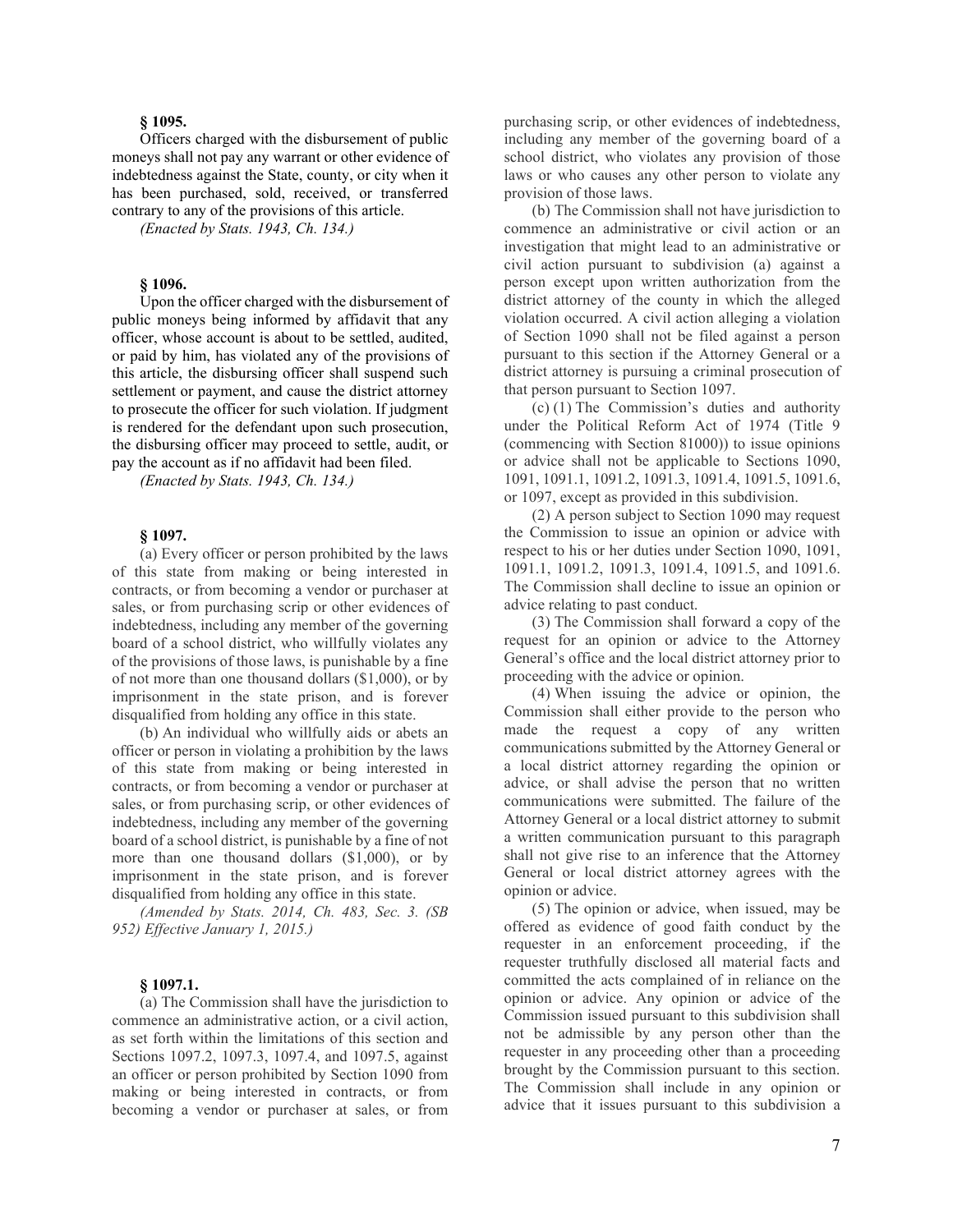statement that the opinion or advice is not admissible in a criminal proceeding against any individual other than the requester.

(d) A decision issued by the Commission pursuant to an administrative action commenced pursuant to the jurisdiction established in subdivision (a) shall not be admissible in any proceeding other than a proceeding brought by the Commission pursuant to this section. The Commission shall include in any decision it issues pursuant to an administrative action commenced pursuant to the jurisdiction established in subdivision (a) a statement that the decision applies only to proceedings brought by the Commission.

(e) The Commission may adopt, amend, and rescind regulations to govern the procedures of the Commission consistent with the requirements of this section and Sections 1097.2, 1097.3, 1097.4, and 1097.5. These regulations shall be adopted in accordance with the Administrative Procedure Act (Chapter 3.5 (commencing with Section 11340) of Part 1 of Division 3 of Title 2).

(f) For purposes of this section and Sections 1097.2, 1097.3, 1097.4, and 1097.5, "Commission" means the Fair Political Practices Commission.

*(Amended by Stats. 2014, Ch. 71, Sec. 67. (SB 1304) Effective January 1, 2015.)*

## **§ [1097.2.](javascript:submitCodesValues()**

(a) Upon the sworn complaint of a person or on its own initiative, the Commission shall investigate possible violations of Section 1090, as provided in Section 1097.1. After complying with subdivision (b) of Section 1097.1, the Commission shall provide a written notification to the person filing a complaint in the manner described in Section 83115.

(b) The Commission shall not make a finding of probable cause to believe Section 1090 has been violated unless the Commission has notified the person who is alleged to have violated Section 1090 in the manner described in Section 83115.5.

(c) If the Commission determines there is probable cause to believe Section 1090 has been violated, it may hold a hearing to determine if a violation has occurred, subject to the requirements of subdivision (b) of Section 1097.1 and in the manner described in Section 83116.

(d) If the Commission rejects the decision of an administrative law judge made pursuant to Section 11517, the Commission shall state the reasons in writing for rejecting the decision, as required by Section 83116.3.

(e) The Commission shall have all of the subpoena powers provided in Section 83118 to assist in the performance of the Commission's duties under this section.

(f) The Commission may refuse to excuse any person from testifying, or from producing books, records, correspondence, documents, or other evidence in obedience to the subpoena of the Commission notwithstanding an objection that the testimony or evidence required of the person may tend to incriminate the person. A person who is compelled, after having claimed the privilege against selfincrimination, to testify or produce testimonial evidence, shall not have that testimony or the testimonial evidence the person produced used against that person in a separate and subsequent prosecution. However, the individual so testifying shall not be exempt from prosecution and punishment for perjury committed in so testifying. The Commission shall not compel any person to testify or produce testimonial evidence after the person has claimed the privilege against self-incrimination unless the Commission has obtained written authorization from the Attorney General and the district attorney of the county in which the alleged violation occurred.

(g) The Commission shall not commence an administrative action pursuant to this section against a person who is subject to Section 1090 alleging a violation of that section if the Commission has commenced a civil action pursuant to Section 1097.3 against that person for the same violation. For purposes of this subdivision, the commencement of the administrative action shall be the date of the service of the probable cause hearing notice, as required by subdivision (b), upon the person alleged to have violated Section 1090.

(h) An administrative action brought pursuant to this section shall be subject to the requirements of Section 91000.5.

*(Added by Stats. 2013, Ch. 650, Sec. 3. (AB 1090) Effective January 1, 2014.)*

## **§ [1097.3.](javascript:submitCodesValues()**

(a) Subject to the requirements of Section 1097.1, the Commission may file a civil action for an alleged violation of Section 1090. A person held liable for such a violation shall be subject to a civil fine payable to the Commission for deposit in the General Fund of the state in an amount not to exceed the greater of ten thousand dollars (\$10,000) or three times the value of the financial benefit received by the defendant for each violation.

(b) The Commission shall not commence a civil action pursuant to this section alleging a violation of Section 1090 if the Commission has commenced an administrative action pursuant to Section 1097.1 against the person for the same violation.